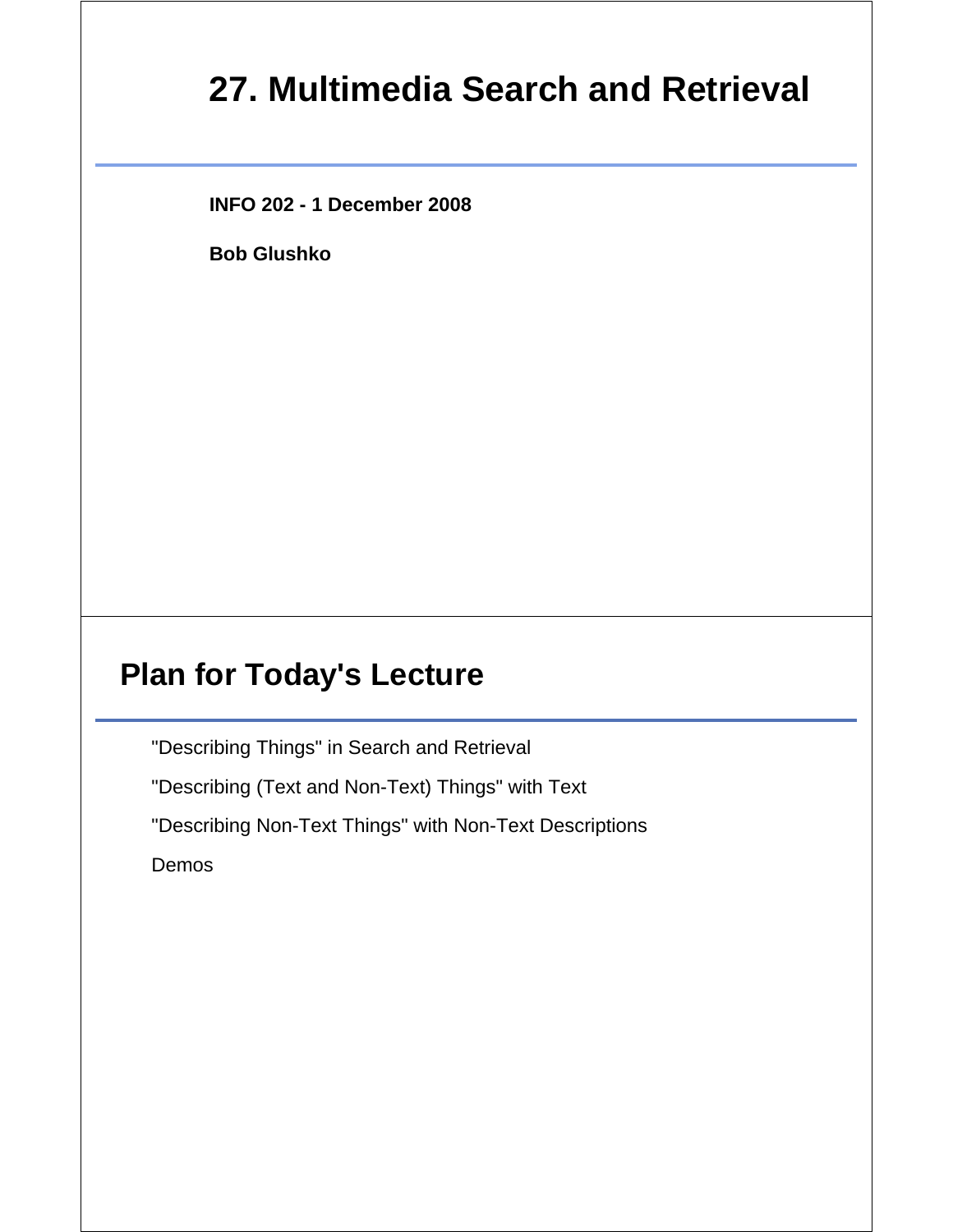## **The Demo-ers**

Heather Dolan

Sarah Van Wart

Ljuba Miljkovic

your name here

## **Reminder: Schematic View of Classical Search**

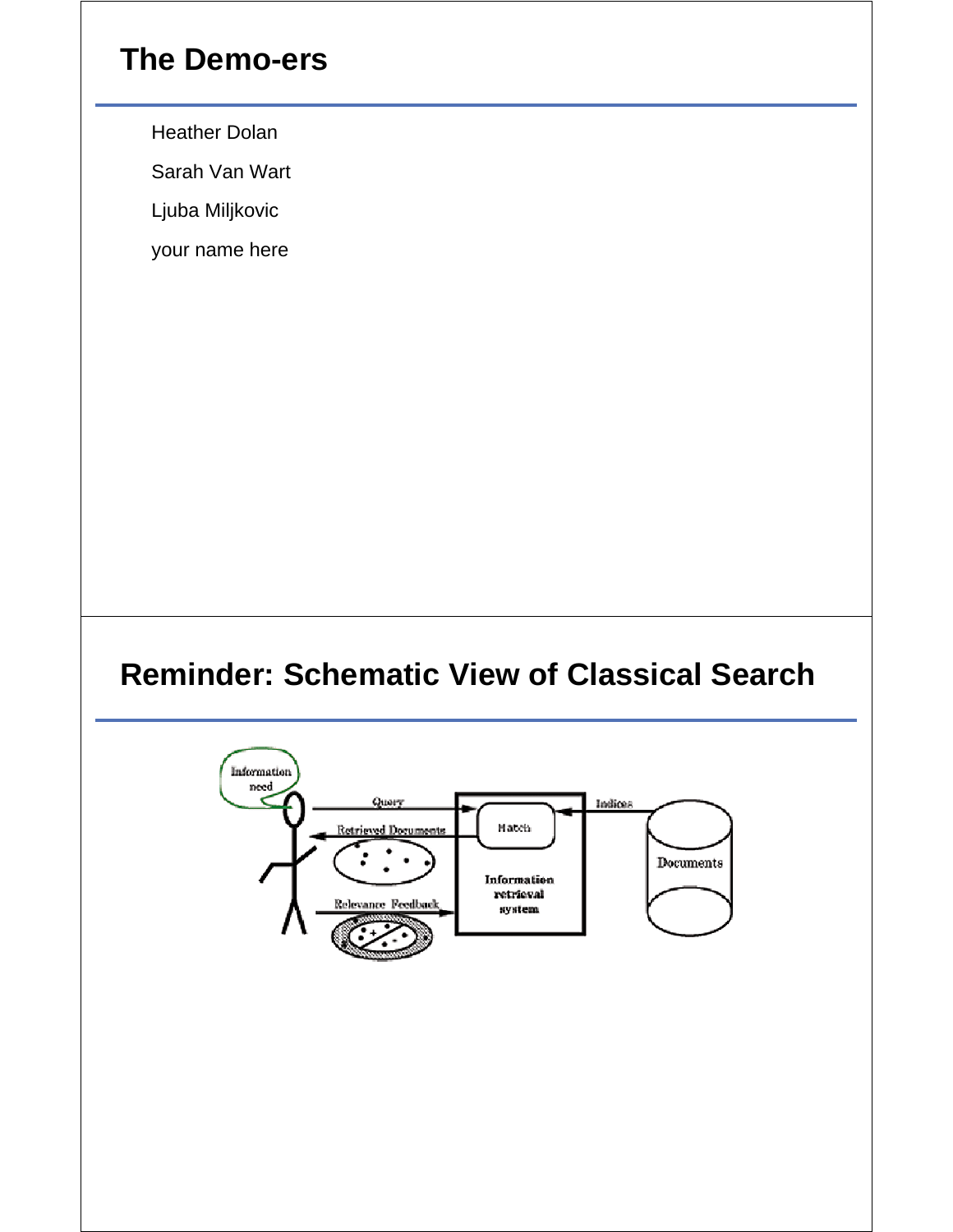# **Classical Search: Processing [1]**

The user translates an information need or question(s) into a QUERY

The query expresses the information need in a format or as a set of DESCRIPTIVE FEATURES that the system can handle

The processable representation of these features make up the INDEX or INDICES

## **Classical Search: Processing [2]**

The system matches the descriptive features in the query against the features that describe the "documents" or "information objects" (or pointers to them) stored by the system

Items are retrieved when the degree of the match exceeds some measure of similarity (which might be "exact match" for some queries or systems)

The system presents the retrieved items according to the measure of similarity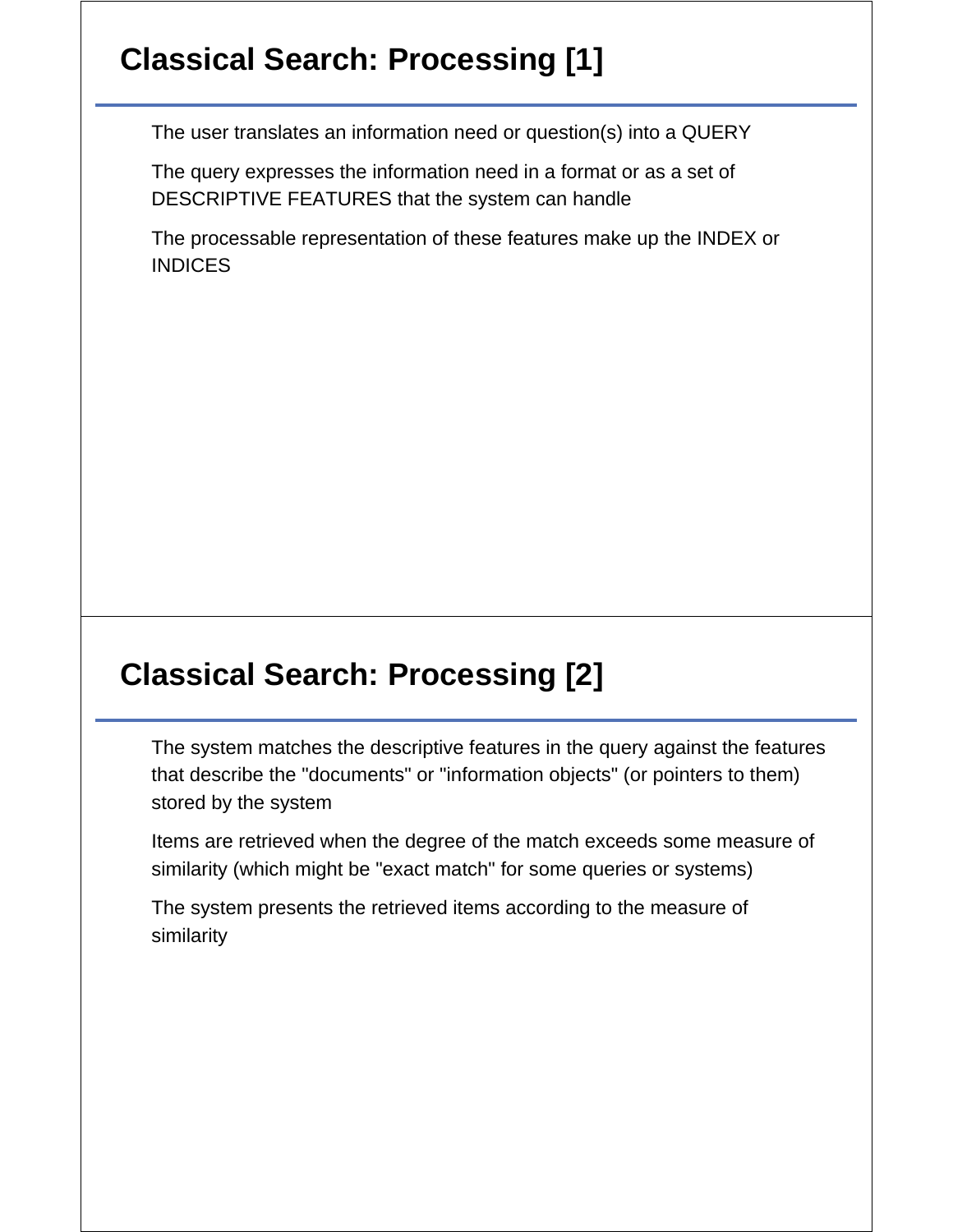## **What Does it Mean to Describe Something?**

Identify / scope the thing to be described

Study it to identify its important properties or features

Compare it with other things like and unlike it

Select or develop a system / vocabulary for description using "good" categories and terms that enables particular things to be identified and different things to be distinguished

Create the descriptions, measurements, and other statistics about the object, either "by hand" or by some automated / computational process

# **Why "Describing Text" Is Relatively Straightforward**

Most of the concepts and techniques that authors or other people might use for "describing things" were designed for text information

The text content suffers from the vocabulary problem and the text can vary in formats, fonts, etc. -- but at least the alphabet defines "equivalence classes" for these different representations

... so that many techniques for extracting text descriptions from the information being described can automated

The internal structure of text information and collections is explicit, which enables descriptions to be assigned at objectively consistent granularities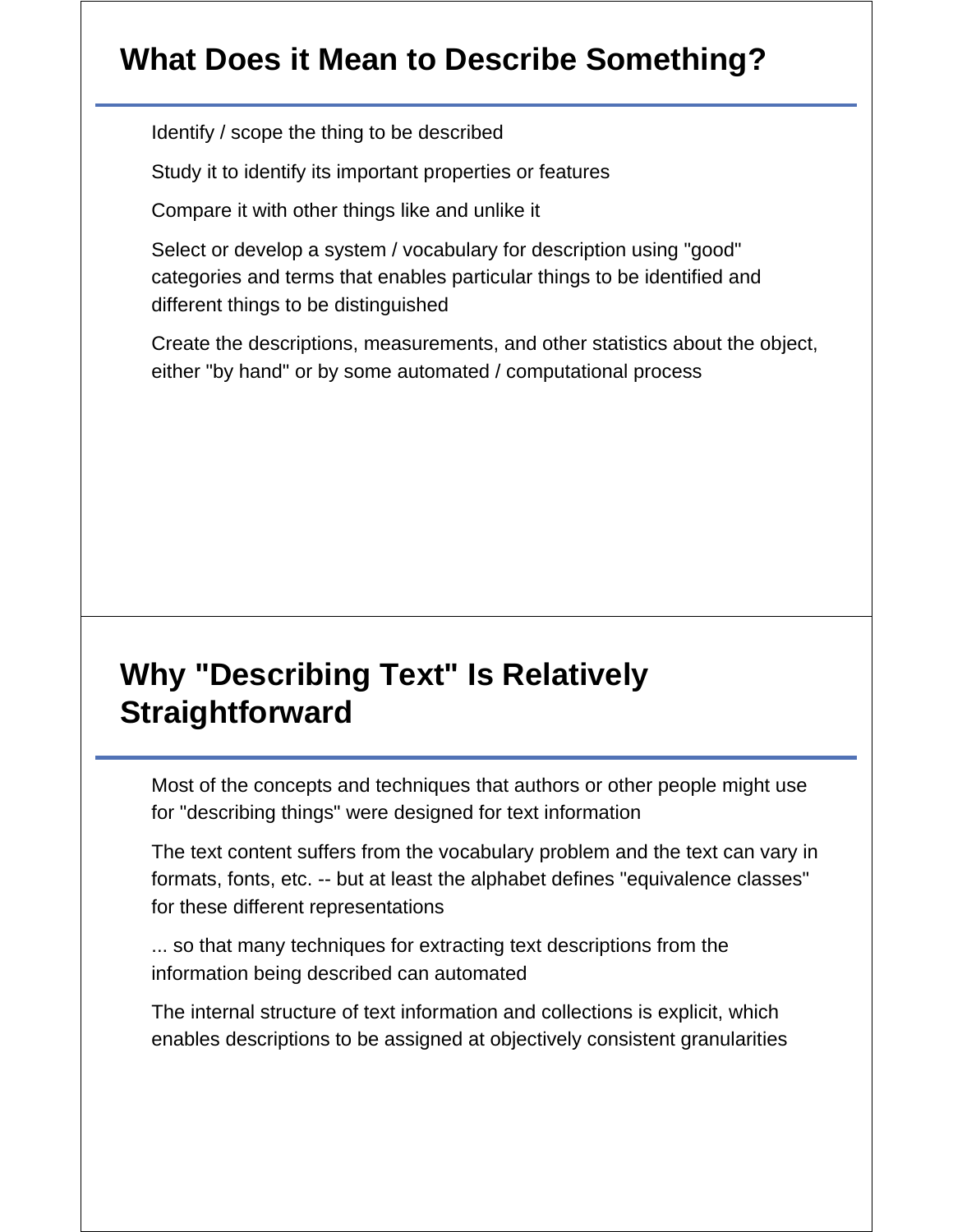# **Describing Non-Text With Text - By People**

Professional cataloguers of "museum objects," images/paintings and other "cultural works" often use the Getty "Categories for the Description of Works of Art"

A "CDWA-Lite" is being developed a la Dublin Core for use by non-specialists

http://www.getty.edu/research/conducting\_research/standards/cdwa/index.html

ID3 tags on MP3 audio files contain a very limited amount of song metadata

MPEG-7 is the newest, most standard, and most complicated specification for "semantic" image and video metadata

## **Annotating Audio**

Tom Coates created a prototype system for BBC Radio and Music Interactive in 2005 with several others

The idea was to mark up/make semantically useful radio broadcasts from the BBCs 80 year history

Never deployed, but some excellent demos:

- Creating audio annotations (http://www.plasticbag.org/files/misc/audio\_annotation\_playback.mov)
- Editing (http://www.plasticbag.org/files/misc/audio\_annotation\_edit.mov)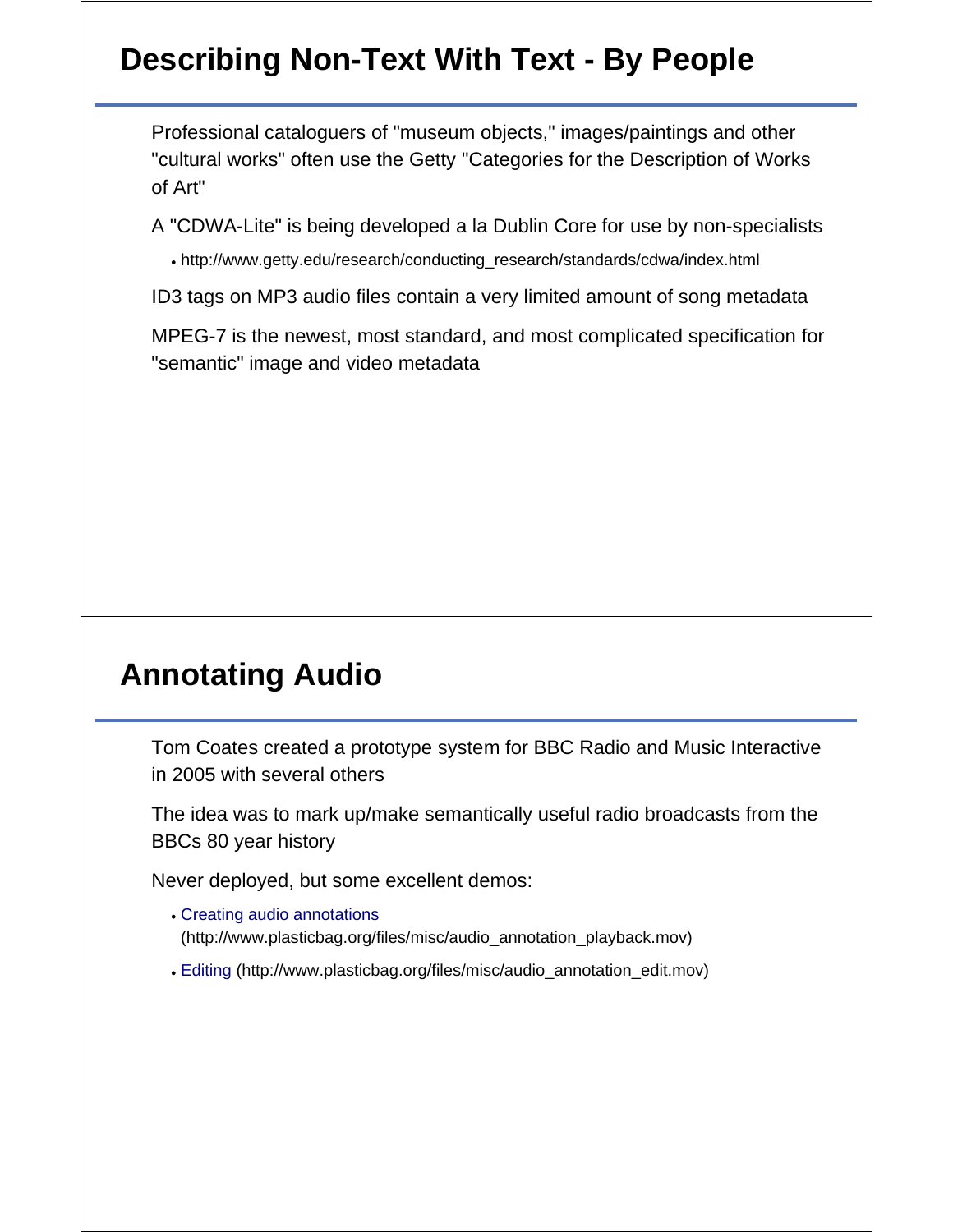## **Metadata-Assisted Image Retrieval**

| Title       | Roomy Fridge                                                                         |
|-------------|--------------------------------------------------------------------------------------|
| Date        | circa 1952                                                                           |
| Description | An English Electric 76A Refrigerator with an internal storage capacity of 7.6 cubic  |
|             | feet, a substantial increase on the standard model.                                  |
| Subject     | Domestic Life                                                                        |
| Keywords    | black & white, format landscape, Europe, Britain, England, appliance, kitchen appli- |
|             | ance, food, drink, single, female, bending                                           |

Table 1. Metadata used for resolving the request of the query 'A photo of a 1950s fridge'.



#### **CDWA Lite**

- 1. Object/Work Type
- 2. Title
- 3. Display Creator
- 4. Indexing Creator
- 5. Display Measurements
- 6. Indexing Measurements
- 7. Display Materials/Techniques
- 8. Indexing Materials/Technique
- 9. Display State/Edition
- 10. Style
- 11. Culture

13. Indexing Dates 14. Location / Repository 15. Indexing Subject 16. Classification 17. Description / Descriptive Note 18. Inscriptions 19. Related Works 20. Rights for Work 21. Record 22. Resources

12. Display Creation Date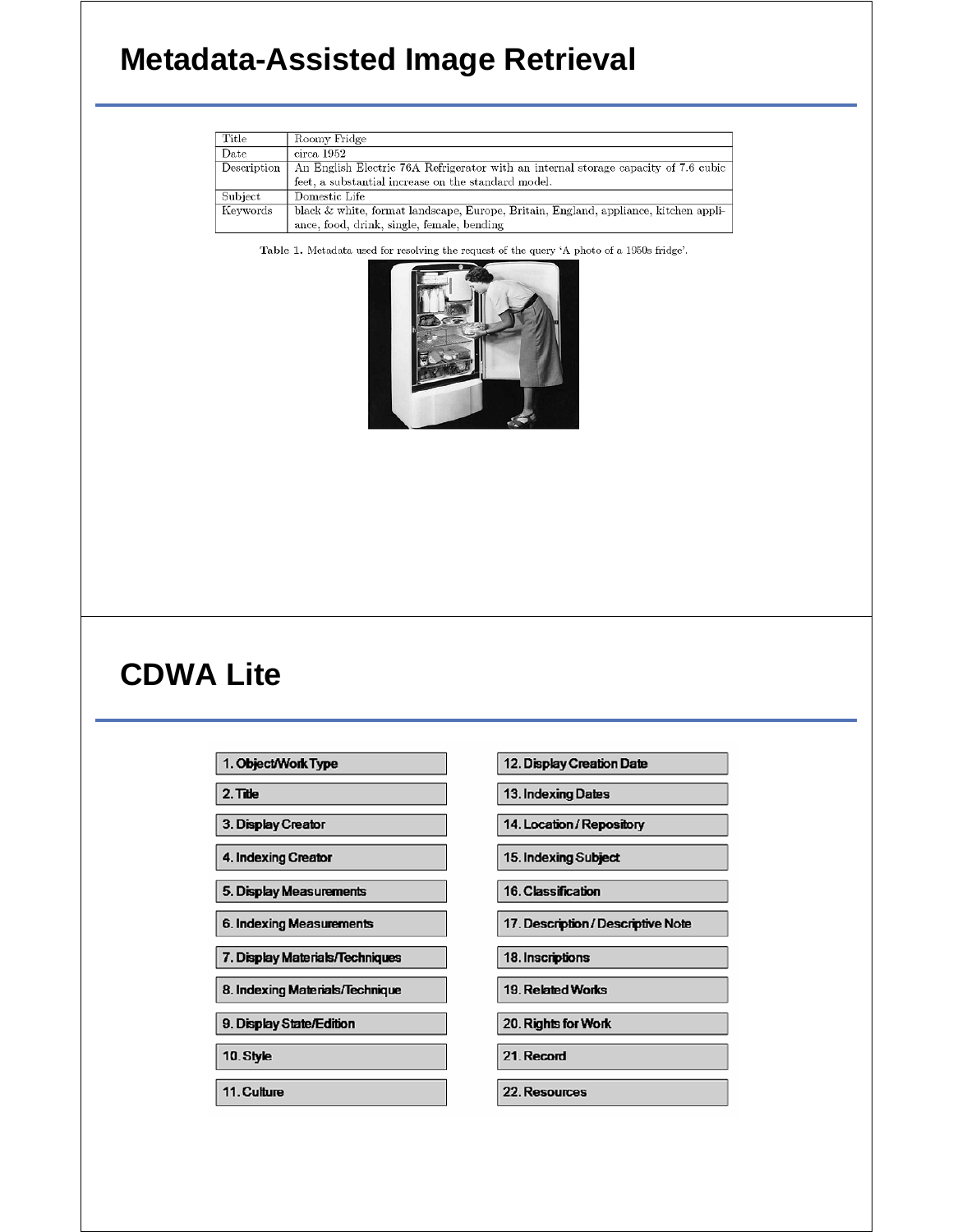# **The ESP Game - Labeling Images**

von Ahn & Dabbish got pairs of people to label images in the "ESP Game"; recently introduced by Google as "Image Labeler"



Player 1 guesses: purse Player 1 guesses: bag Player 1 guesses: brown

Success! Agreement on "purse"



Player 2 guesses: handbag

Player 2 guesses: purse Success! Agreement on "purse"

# **Getting the Masses to Tag Photos: LOC on Flickr**

http://blogs.ischool.berkeley.edu/i202f08/2008/11/23/lib-ocongress-on-flickr/ (Becky Hurwitz)

> Woman aircraft worker, Vega Aircraft Corporation, Burbank, Calif. Shown checking electrical assemblies (LOC)

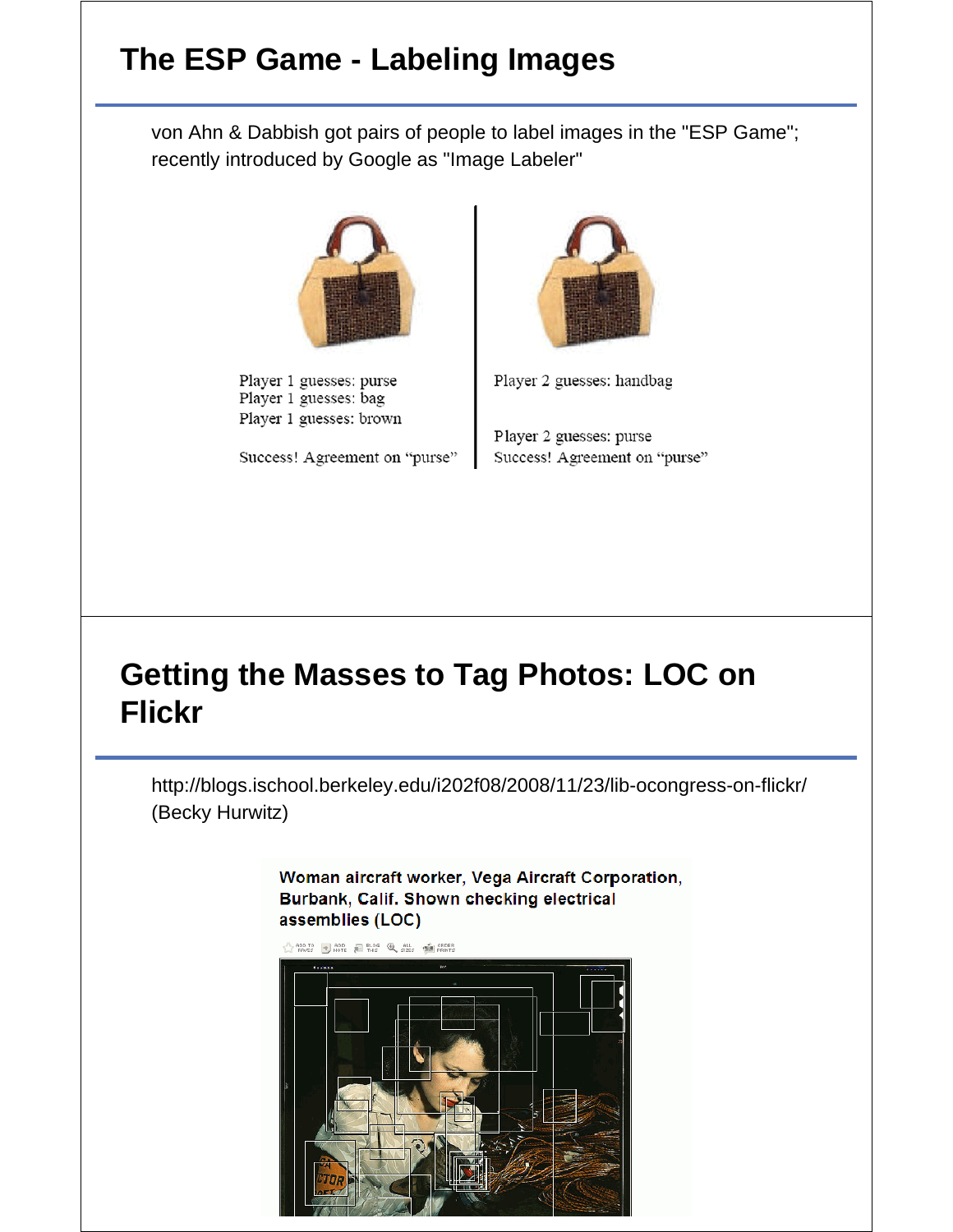## **Uses of Video Metadata**

#### Video search (asset level)

Video search (scene level)

Seek and skip functions

Video packaging and presentation

**Playlisting** 

Dynamic program updates

**Mashups/Remixes** 

Advertising (in-stream, overlay, banner)

Personalization and targeting

Sharing and social networking

**Reporting and analytics** 

Recommendations

Mulfiple navigation paths within or across videos

# **"Vertical" and "Ontological" Annotation**

Many metadata data elements are used in many contexts and applications

But many applications require specialized controlled vocabularies in video or photo annotation and archiving

| Video Annotation Tool<br>File Options Holp                                                                                                                                                                        |                                                                                                                                                                                                     |                                                                                                                                                                                                                                                                                                                                                                                            | <b>C</b> Ely                                                                                                                                                                                                                                                                                                  |
|-------------------------------------------------------------------------------------------------------------------------------------------------------------------------------------------------------------------|-----------------------------------------------------------------------------------------------------------------------------------------------------------------------------------------------------|--------------------------------------------------------------------------------------------------------------------------------------------------------------------------------------------------------------------------------------------------------------------------------------------------------------------------------------------------------------------------------------------|---------------------------------------------------------------------------------------------------------------------------------------------------------------------------------------------------------------------------------------------------------------------------------------------------------------|
| 20日目 21                                                                                                                                                                                                           |                                                                                                                                                                                                     |                                                                                                                                                                                                                                                                                                                                                                                            |                                                                                                                                                                                                                                                                                                               |
| ĕ<br>计库人和室<br>加 印 说                                                                                                                                                                                               | Recommended concepts   Annotations  <br>Studo_With_Anchorperson<br>Shop Person Female<br>Newspapers<br>Female Passon<br>Anmal<br>Adult:<br>Civilian Person<br>Group<br>Person<br>Speaking To Camera | $\overline{z}$<br>News.<br>Common<br>$\lambda$<br>Cherts<br>Connectator Or Studio Expert<br>Connercial Advertisement:<br>Femoe Andro<br>Female News Subject<br>Female Reporter<br>Interview 2 People Valtle<br>Interview On Localian<br>Interview_Sequences<br>Interviewee News Subject Monoloj<br>Lebeled People<br>Logos_Ful_Screen<br>Male_Archor<br>Male Niws_Subject<br>Male_Reporter | as.<br>Asien_People<br>$\overline{\phantom{a}}$<br>Astronaut Cosmonaut<br>Astronomer<br>Athlete<br>Attached Body Parts<br>Avalanche<br>Awards Ceremony<br>Baby<br>Back Yard<br><b>Backpack</b><br>Backpackers<br>Baker<br>Baloonist<br>Balonns<br>Balroom<br>Bank<br>$\overline{\mathbf{v}}$<br><b>Banker</b> |
|                                                                                                                                                                                                                   | $\blacktriangleleft$                                                                                                                                                                                | V                                                                                                                                                                                                                                                                                                                                                                                          | $\mathbf{S}$                                                                                                                                                                                                                                                                                                  |
| <b>Contract Contract Contract Contract Contract Contract Contract Contract Contract Contract Contract Contract C</b><br><b><i>District Sea</i></b><br><b>WW ISEAN</b><br><b>Seat</b><br>1022<br><b>STATISTICS</b> | <b>FEMALE</b><br><b>MALE</b><br><b>COLORADO</b><br><b>Transport</b>                                                                                                                                 | ×<br>Fema's Parson<br>Male Parson<br><b>FROFESSIONALS</b><br>Y<br>SENIOR S/EDERLY                                                                                                                                                                                                                                                                                                          | $\sqrt{ }$<br>Single Person Female<br>Single Ferson Male                                                                                                                                                                                                                                                      |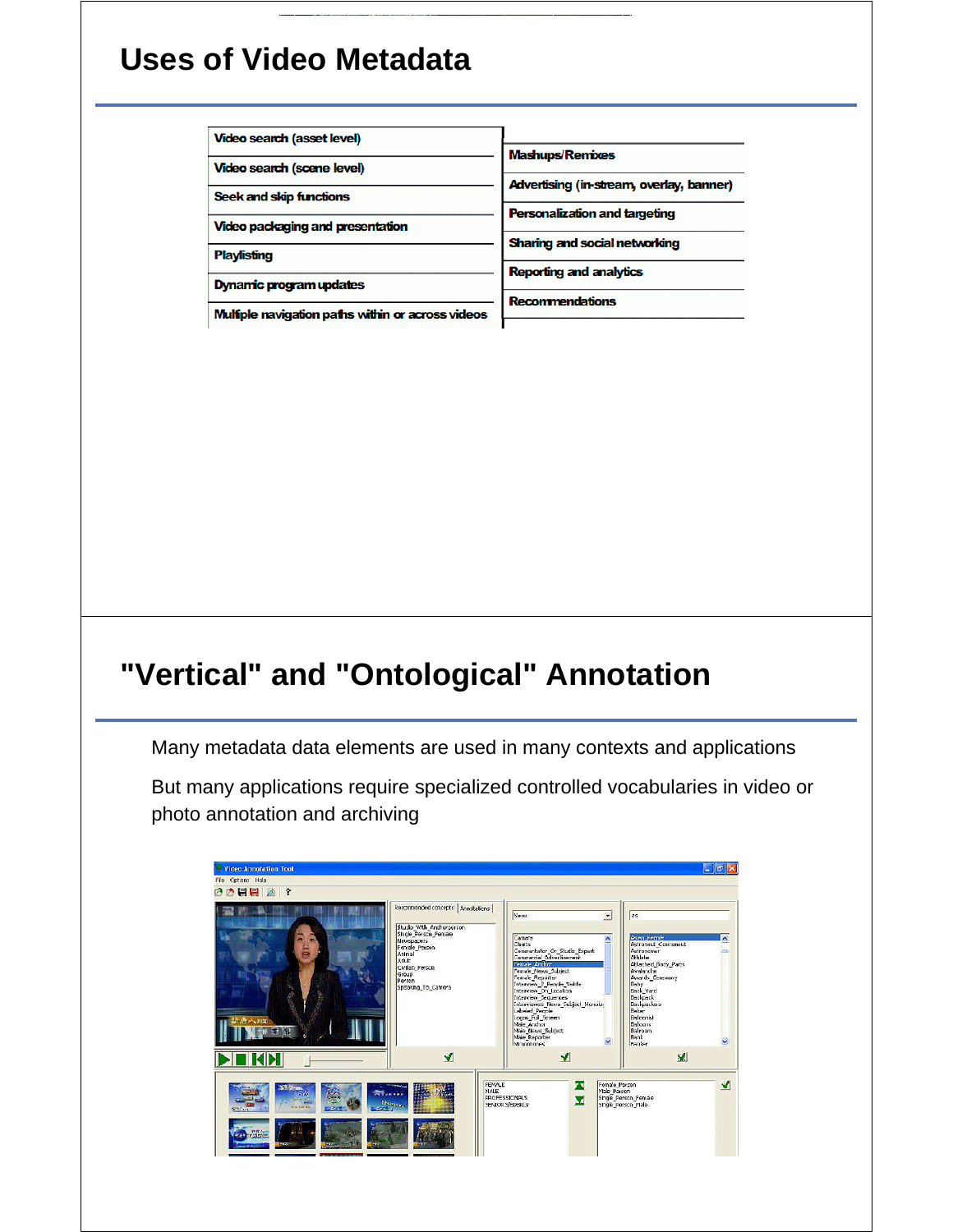# **NFL Fantasy Video**

http://www.gotuit.com/customers/sprint\_ff.html

Sprint uses MPEG 7 metadata to create a new application for fantasy football with the National Football League.

Each week during the season, every play of every game in the NFL is indexed using metadata. Sprint customers can then set up their fantasy team and see the video highlights of just their players, and even jump to a specific play

# **Using "Channel Correlations" to Annotate & Search Multimedia**

Text overlays (captions) can be used to identify people or places in videos

Location information (e.g, GPS) attached to images or video can be used to infer content descriptions

"Embedded" or "Scene text" can sometimes be extracted to identify photo or video objects or settings (highway signs, restaurant, shopping center, numbers on sport player uniforms)

Narration and dialog in video can be used a scene keywords

Radio stations publish metadata about what's playing now \*http://api.yes.com/)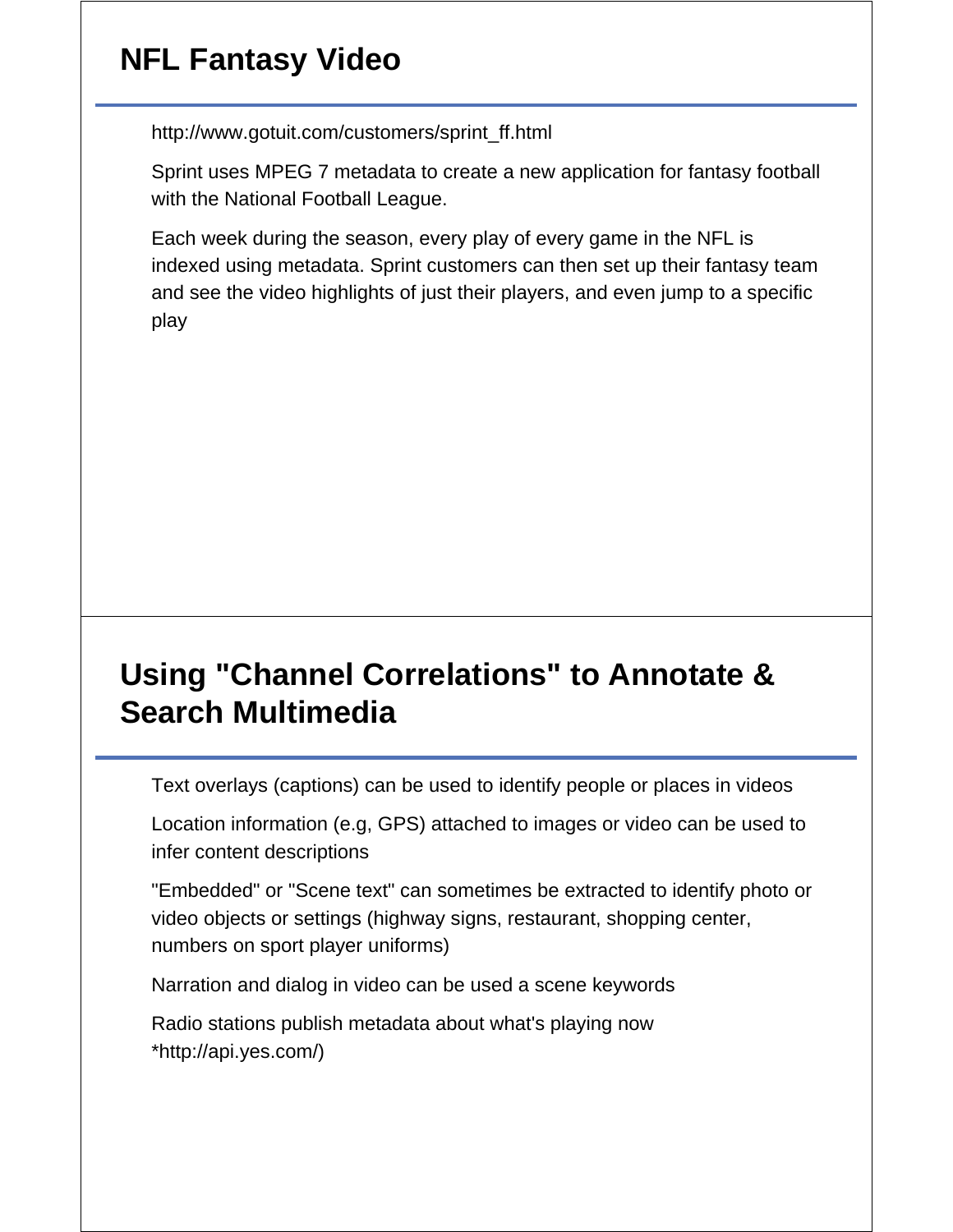# **Describing Non-Text With Text - Automatic**

Other textual metadata can be assigned by the devices or mechanisms that created the non-text objects

EXIF (Exchangeable Image File Format) is used in digital cameras

Most professional digital audio applications (DTV, DVD, etc) use metadata about the Dolby encoding to enable adjustment and optimization of audio output

## **Reminder: The Semantic Gap**

Instruments, devices, sensors and so on encode data in formats that are optimized for efficient capture, storage, decoding, or other criteria

As a result, the content / representation / encoding / material of the object is semantically opaque, and can't be (easily) processed to understand what the object "means"

So there is a gap between the semantic descriptions that people assign to objects and the descriptions that can be assigned by computers or other automated mechanisms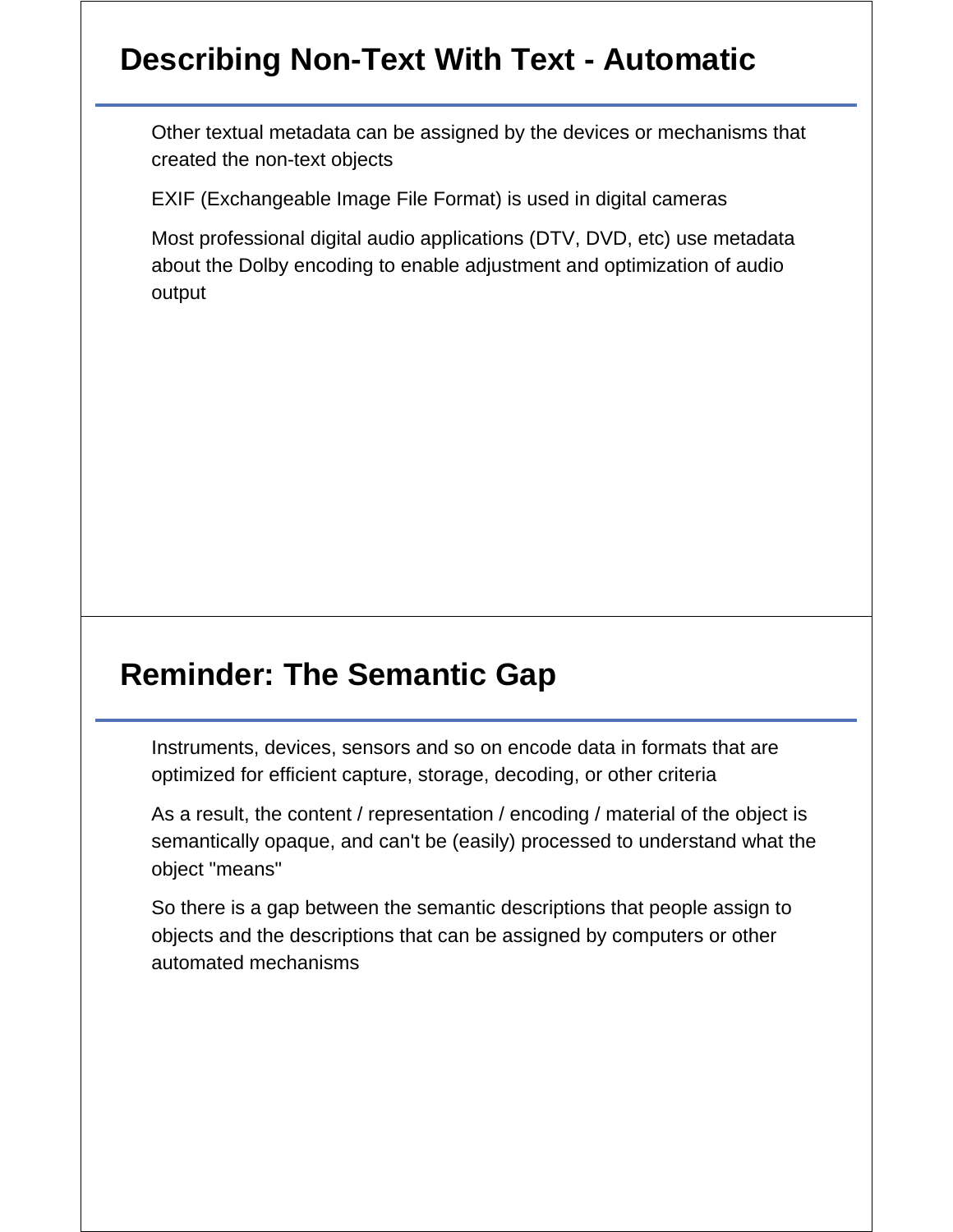# **Creating the "Image Signature"**



# **Typical Features Extracted from Images**

| Face detection |                             |  |  |  |
|----------------|-----------------------------|--|--|--|
| Layout         |                             |  |  |  |
|                | Fourier descriptors         |  |  |  |
| Shape          | Elementary description      |  |  |  |
|                | Angles between edges,       |  |  |  |
|                | and cross ratios of them    |  |  |  |
|                | Wavelet, Fourier transform  |  |  |  |
| Texture        | Edge-orientation histogram  |  |  |  |
|                | Local binary patterns       |  |  |  |
|                | Automatic texture features  |  |  |  |
|                | Eigen image                 |  |  |  |
|                | ${\rm Dominant}$ colors     |  |  |  |
|                | Region histogram            |  |  |  |
| Color          | Fixed subimage histogram    |  |  |  |
|                | Farthest neighbor histogram |  |  |  |
|                | Global histogram            |  |  |  |
|                | Laplacian                   |  |  |  |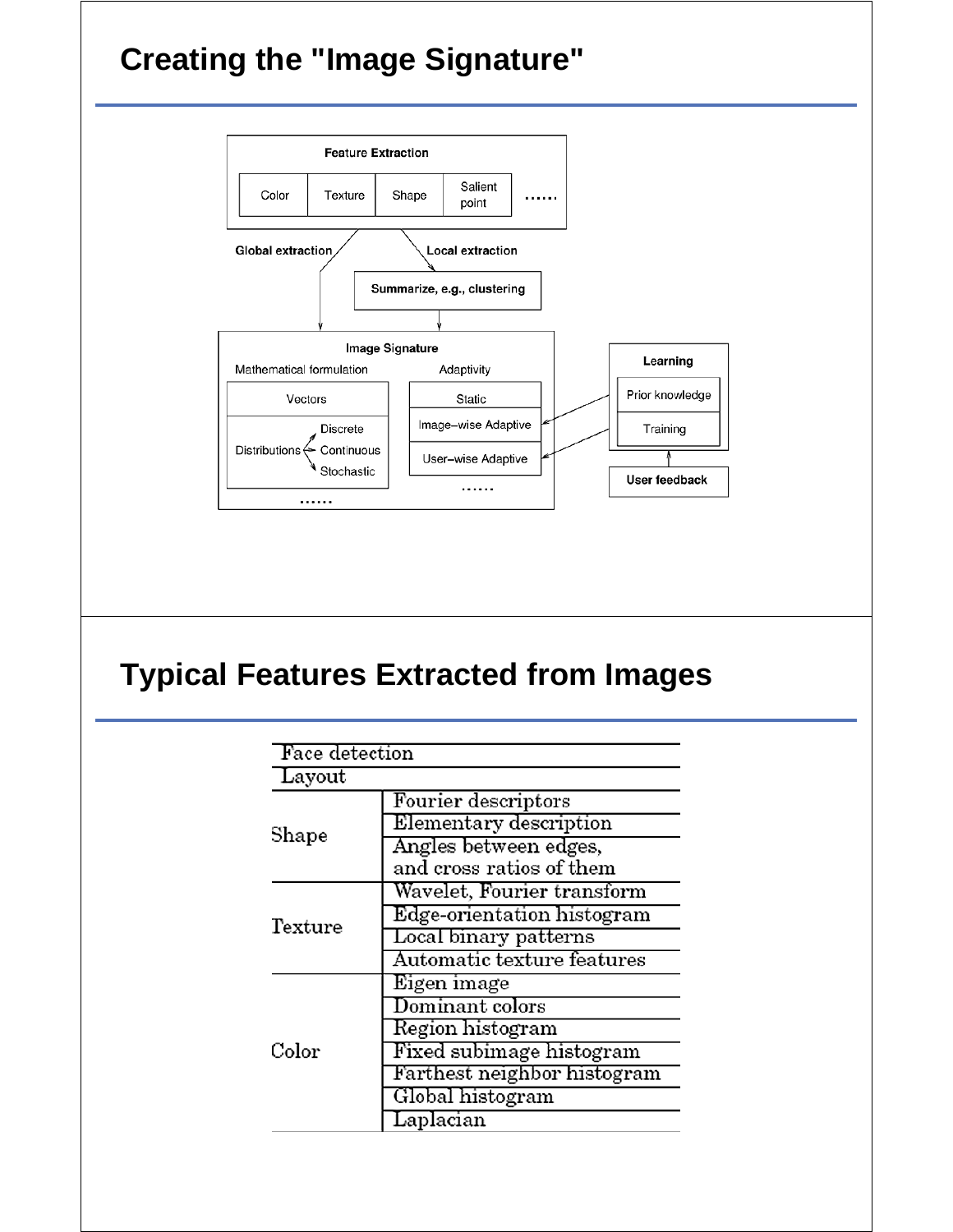## **The Semantic Gap**

**Descriptors** feature-vectors

**Raw Media** images

Segmented blobs, Salient regions, Pixel-level histograms, Fourier descriptors, etc...



## **Crossing the Semantic Gap Through Computation**

A consequence of the semantic gap for mm is that there are a very large number of low-level features that can be reliably identified

So any description using these features will be "sparse" - lots of missing values

Dimensionality reduction techniques can exploit correlations between low-level features

Machine learning techniques can use extract the features that distinguish mm objects given the same text labels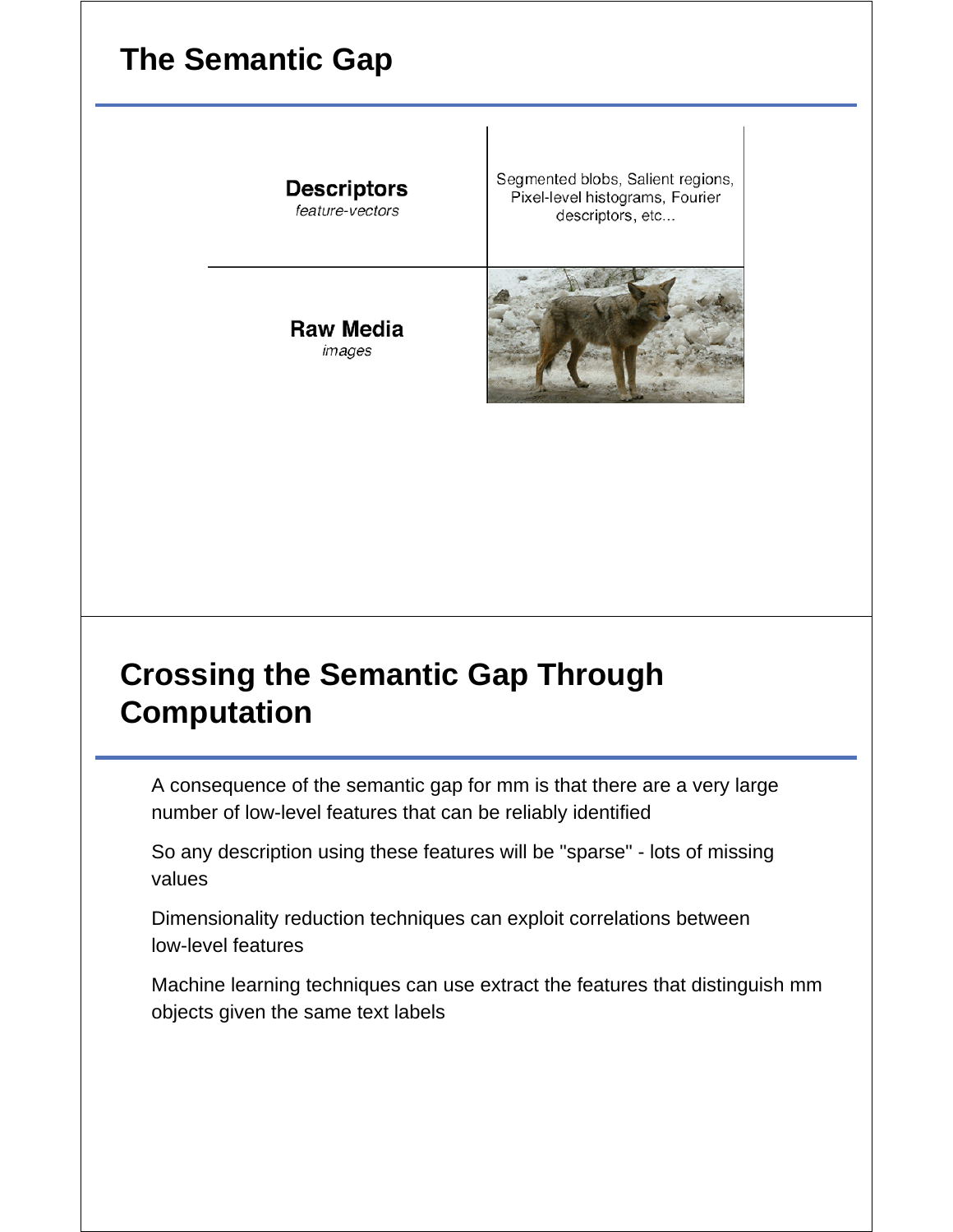# **Christel's "Killer Functionality" for Multimedia**

In the "why isn't anyone using it" article, Mike Christel argues that we must "transform our capability to produce and store massive amounts of multimedia materials into a benefit"

We should use social tagging and tagged multimedia to train systems to classify objects and extract descriptions from them

There are over 20 million unique tags and over 3 billion images on Flickr as of November 2008

# **"Supervised Learning" of Object Categories in Images**

http://blogs.ischool.berkeley.edu/i202f08/2008/11/10/a-new-era-for-image-annotat (Janani Vasudev)

The image labeling system is trained to identify classes of objects, such as "tigers," "mountains" and "blossoms," by exposing the system to many different pictures of tigers, mountains and blossoms

The supervised approach allows the system to differentiate between similar visual concepts – such as polar bears and grizzly bears

http://www.jacobsschool.ucsd.edu/news/news\_releases/release.sfe?id=650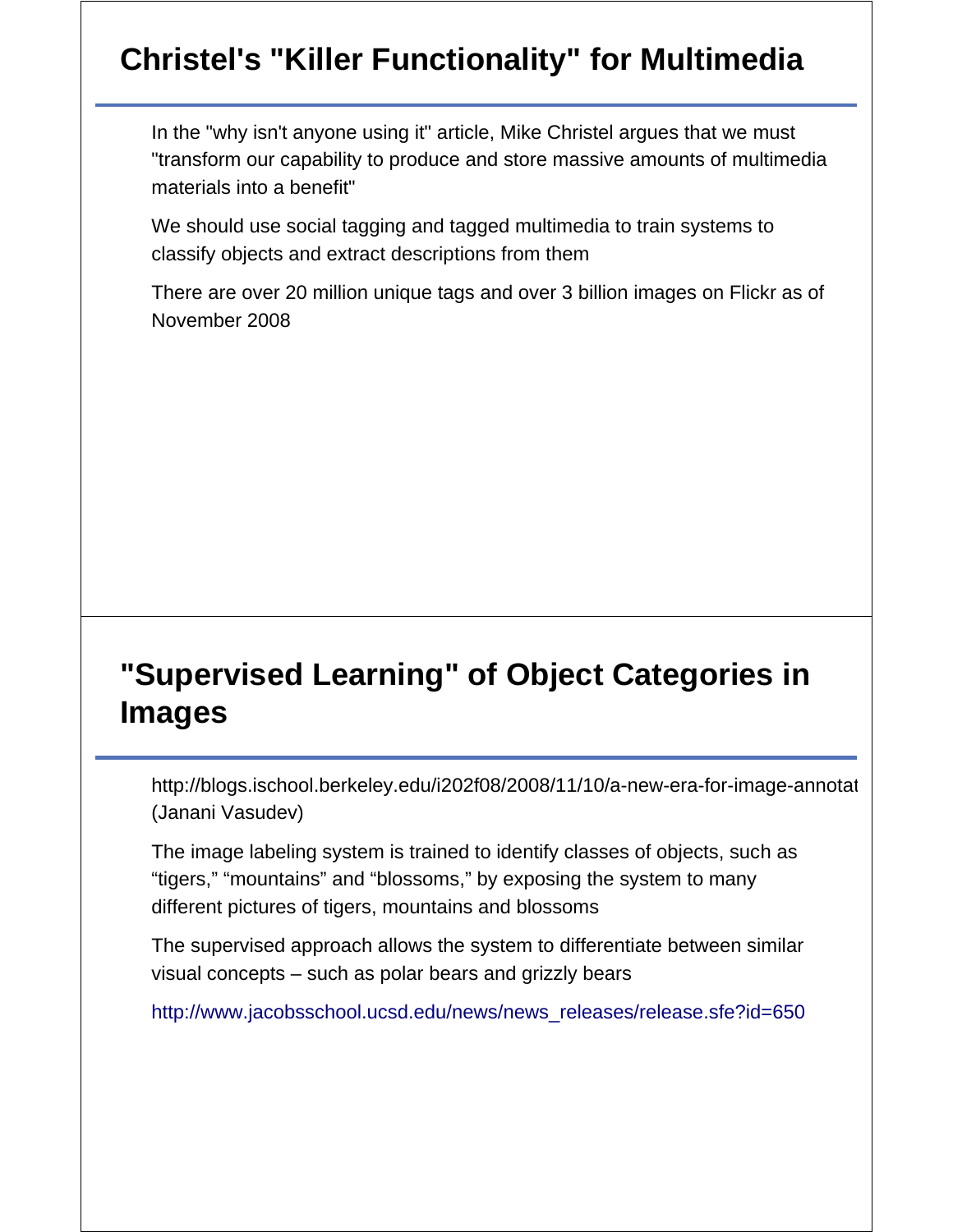## **The Semantic Gap - Crossed**

**Semantics** object relationships and more

Wolf on Road with Snow on Roadside in Yosemite National Park, California on 24/1/2004 at 23:19:11GMT

**Object Labels** symbolic names of objects

**Objects** prototypical combinations of descriptors





## **Ignoring the Semantic Gap in Search**

But maybe we don't need to cross the semantic gap to have effective multimedia IR

We can use the low-level features that can be extracted automatically to index the multimedia collection and then extract the same ones from a multimedia "query by example"

- Shazam use audio "fingerprinting" http://www.shazam.com/music/web/home.html
- Query by humming
- Music recommendation by genre
- Face recognition and classification